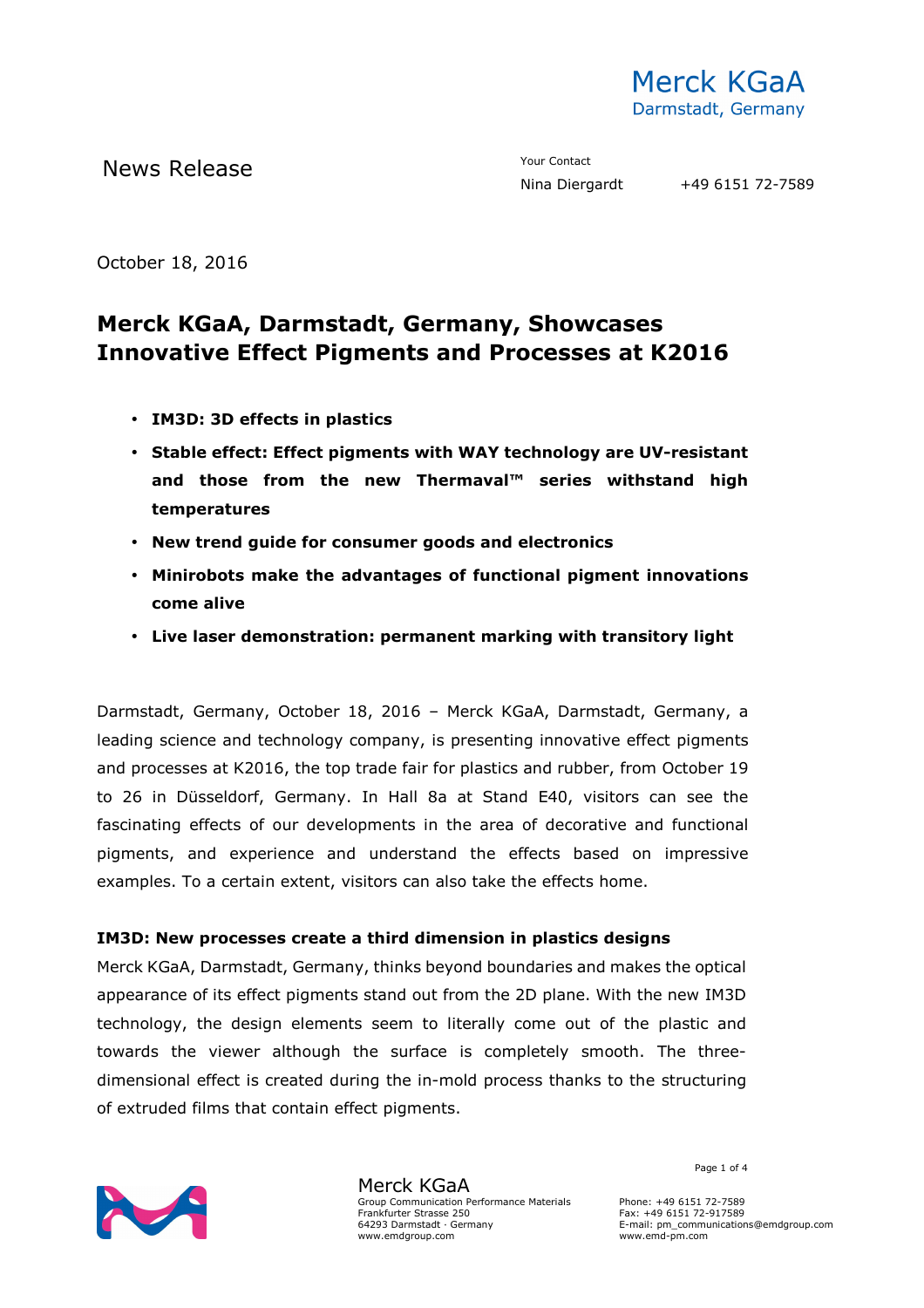### News Release

Whether for automotive interior, consumer electronics, plastic dishes and covers, or food and cosmetics packaging, the new 3D effect with remarkable depth takes plastic parts to a new optical dimension. And it provides manufacturers with an opportunity to underscore the value of their brand and thus to literally rise above the competition.

#### **Color-stable effects in wind and weather, light and dark**

With WAY, Merck KGaA, Darmstadt, Germany, has developed a technology that makes pigments uniquely stable. Due to their stability, products with the WAY designation, such as Iriodin**®** 119 WAY, are not only superbly suitable for thermoplastic applications; they are also weather- and lightproof and resist photoactivity. This also makes WAY pigments appealing for outdoor uses with a high stability requirement, such as automotive interiors/exteriors, decorative furniture and architecture.

Inorganic stabilization is temperature-stable up to 800°C and suitable for use in the food industry. While conventional organic stabilization is not temperature-stable and cannot be used for food packaging, WAY pigments from Merck KGaA, Darmstadt, Germany, are an attractive solution for striking designs for presenting food and beverages.

#### **New pigment series for high-temperature application**

Merck KGaA, Darmstadt, Germany, has launched Thermaval™, a new series of effect pigments for the high-temperature range. The pearlescent pigments remain stable up to 1,100°C and are therefore suitable for the striking design of ceramics and high-performance plastics that must withstand high usage temperatures. The four pigments from the patented Thermaval<sup>™</sup> series with a metallic appearance are Thermaval™ Metallic Silver, Thermaval™ Metallic Gold, Thermaval™ Metallic Copper, and Thermaval™ Metallic Red.

#### **Five plastic styling trends for modern consumer goods**

Who knows today what will be popular tomorrow? The trend scouts from Merck KGaA, Darmstadt, Germany, do! That's because as a global player, Merck KGaA, Darmstadt, Germany, is active in numerous markets and industries worldwide. An international team continually exchanges ideas and information about trends and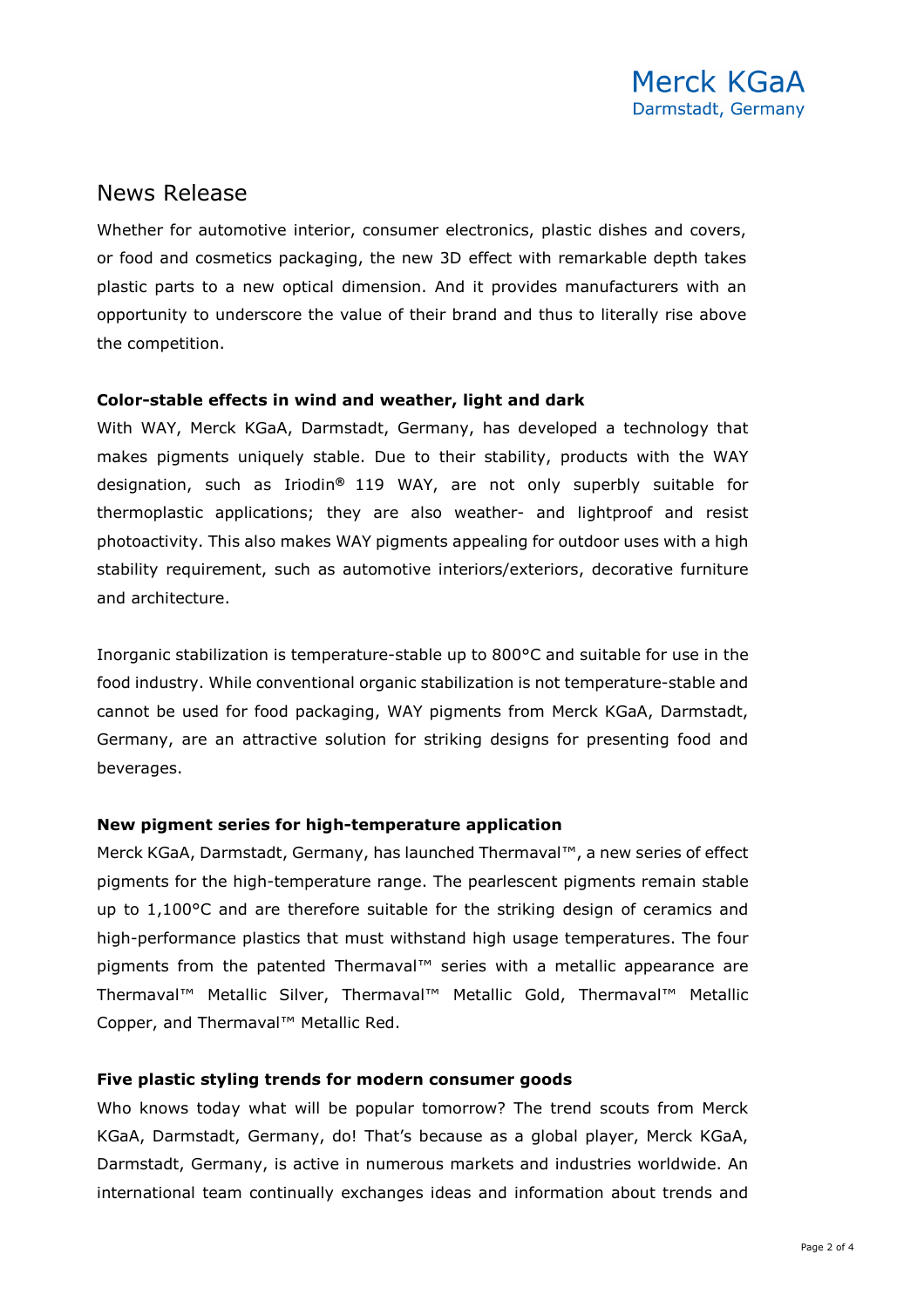## News Release

developments. Now the team has developed a tool that summarizes visions for plastics applications. The global Consumer and Lifestyle Inspirations tool describes five trends, explains how they can be put into practice, and presents colors, effects and technologies that are suitable for implementing them.

#### **Functional pigments put to the test: minirobots make a big impression**

The effect of functional pigments is intrinsically hidden. To help make their effect visible, Merck KGaA, Darmstadt, Germany, has deployed ultramodern technology, minirobots that are created using fiber melting deposition (FMD) 3D printers. The little robots brilliantly illustrate the versatility not only of 3D printing, but also of prototyping itself, in order to test whether the planned use of functional materials will work as envisioned. Laser-sensitive Iriotec® 8000 pigments were incorporated in the material for the small figures. As a result, with the aid of laser light, circuits can be placed directly on the plastic using the laser direct structuring (LDS) process and all types of labels or markings can be incorporated in the plastic. LEDs on the little robots light up solely through circuits on their bodies. In addition, they are labeled with visible markings in the plastic.

*Laser direct structuring (LDS)* eliminates the need for separate circuit boards in production and assembly because the circuits are applied directly on the component. For this purpose, the laser beam "draws" the circuit diagram on the plastic and activates the functional pigments where the material for the circuit should subsequently be deposited during selective metallization. LDS can also be used on uneven surfaces and thus turns plastic or powder-coated components into 3D circuit carriers.

*Laser markings* with functional pigments from Merck KGaA, Darmstadt, Germany, have the advantage that they are applied only with light and without any consumables, and then they remain indestructibly in place, wear-resistant and without ever fading. A demo tool impressively illustrates the shades laser markings can have – from black to all conceivable grayscale shades to white. The images show buildings around the world that stand for eternity, as well as the markings themselves that identify the buildings.